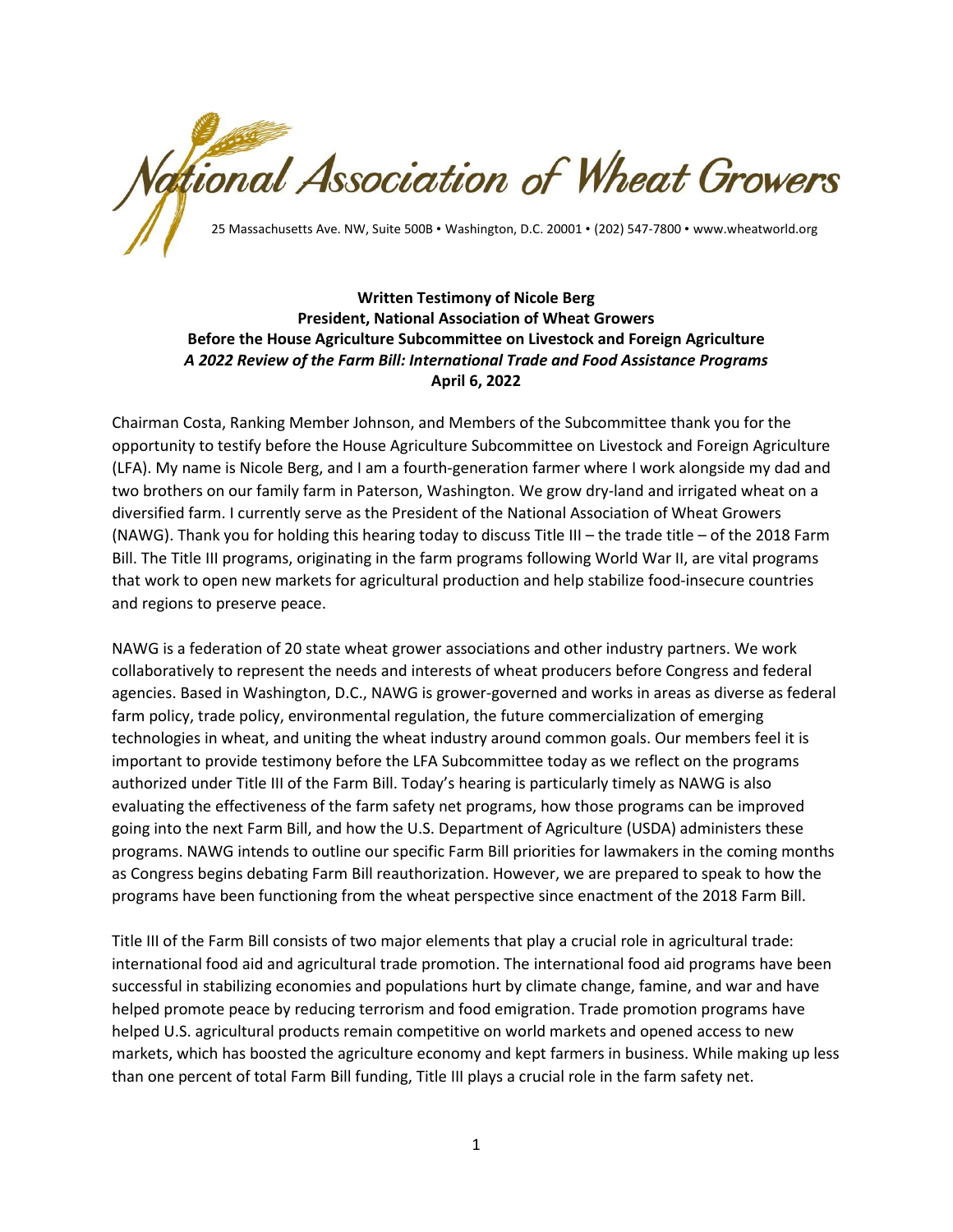According to the United States Department of Agriculture's (USDA) World Agriculture Supply and Demand Estimates from March 9, the United States (U.S.) exported over an estimated 26 million metric tons (MMT) (990 million bushels) of wheat in 2020/21 and projects the U.S. to export 21.77 MMT (800 million bushels) in 2021/22, representing 54 percent and 49 percent of total U.S. wheat production respectively, with such a large percentage of our production exported, U.S. wheat growers' profitability is intricately connected to our export markets. The U.S. is the largest donor of food assistance worldwide, with over 1 MMT in food aid tenders in marketing year 2021/22 so far, making up around five percent of commercial sales, plus substantial additional cash and non-U.S. purchased food. Wheat is one of the principal food grains produced in the United States and consumed around the world, constituting roughly one in five calories consumed worldwide. Food aid donations have made significant impacts in markets like Ethiopia and Yemen that are facing food shortages.

Nationwide, there are six different classes of wheat grown in different climates and for different uses. In my home state of Washington, there are roughly 2,500 wheat farmers. The eastern part of the state is known as the home of soft white wheat. These varieties are grown primarily for their use in cookies, crackers, and cakes as well as flat breads. Washington farmers also raise superb hard red winter and spring wheats for bread. So far, this marking year soft wheat (SW) has made up 34 percent of food aid donations and has seen several success stories resulting from Title III's trade promotion programs.

#### **World Wheat Markets**

With over 50 percent of U.S. wheat heading to overseas markets, trade is a major priority for wheat farmers. The United States is the world's fourth largest exporter of wheat, behind Russia, while being the largest contributor to food aid, providing around half of the world's food aid. On average, Mexico, the Philippines, Japan, South Korea, and Nigeria make up the top five destinations for U.S. wheat. Following the United States's success at the World Trade Organization (WTO) and through efforts to negotiate the China Phase 1 deal, China went from being the world's  $16<sup>th</sup>$  largest importer to the 4<sup>th</sup> largest in a single year. In addition, top recipients of food aid most recently include Yemen, Ethiopia, and Sudan.

The world wheat market is an ever-changing one that provides unique opportunities for U.S. wheat farmers. But wheat is also the world's most widely planted and traded commodity. That means global competition among exporters is fierce. It highlights the continuous need for new market access to keep U.S. growers on a level playing field with other countries – especially as our primary competitors in quality wheat markets – Canada and Australia continue to sign and pursue new free trade agreements around the world. Two free trade agreements that are currently being evaluated by the administrations are with the United Kingdom and Kenya. Both would be prime examples where U.S. wheat faces tariff and non-tariff barriers that we would hope to resolve through trade negotiations. In addition, the Asia Pacific is a region ripe for U.S. attention on trade, given several competitor agreements in place and the continuing growth in their wheat consumption. Whatever form those future discussions take, agricultural market access must be a priority.

Recently, the global wheat market has drawn a great deal of attention with Russia's invasion of Ukraine and the subsequent impacts on wheat trade and markets. Together the two countries represent around 30 percent of global wheat exports, and 14 percent of global wheat production. In the aftermath of the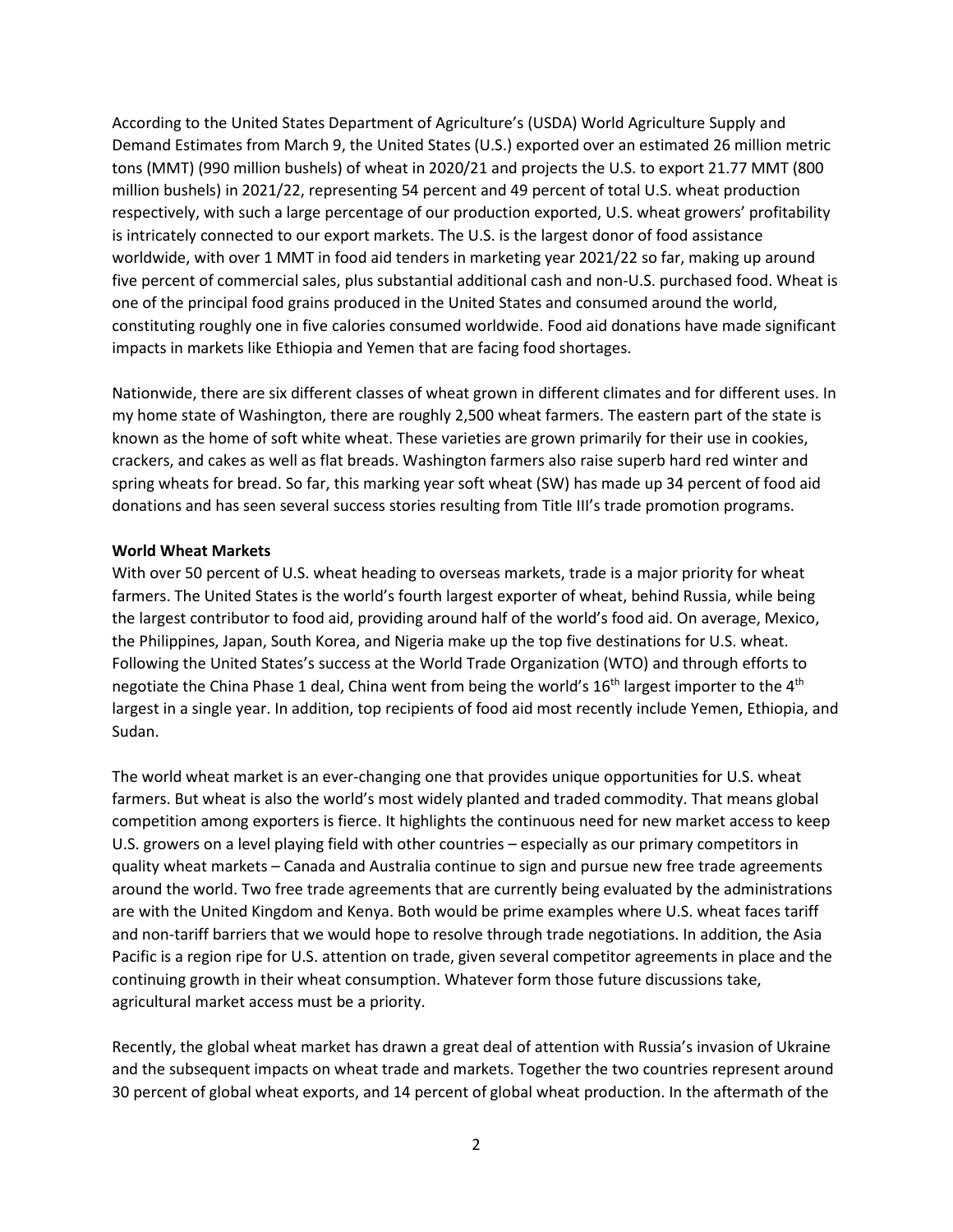invasion wheat markets skyrocketed, and farmers witnessed unprecedented market volatility. Market prices have decreased since then but remain elevated and the volatility continues in the market.

While there is a great deal of unknown how the international sanctions will impact Russian exports of food grains and how the conflict will impact Ukrainian exports, we know that these increased prices are exacerbating global food insecurity. Russia and Ukraine are large wheat exporters, but even more so to some of the world's most price-sensitive markets. The White House has put together a conference on hunger and has stressed the dangers of world food shortages. Markets historically served by Black Sea wheat are scrambling to figure out how they are going to fill their demand and feed their people. As these events unfold, Title III will become more critical. The U.S. food aid programs will be needed to curb the effects of hunger in a humanitarian crisis that is unprecedented in recent history. The trade promotion programs will be vital diplomatic tools to build relationships with countries that have historically sourced wheat from Russia. Congress needs to take the opportunity to strengthen these programs in the new world.

## **Food Aid Background and the 2018 Farm Bill**

Title III international food aid and trade promotion programs have their roots in post-World War II European reconstruction efforts. President Dwight Eisenhower signed the Agricultural Trade Development and Assistance Act of 1954, Public Law 480, creating the program now known as Food for Peace which is Subtitle A of Title III of the Farm Bill. Food for Peace worked to decrease the surplus of domestic agricultural commodities, improve domestic markets, and stimulate new international markets. The 1985 Farm Bill saw the marriage of international food aid programs to the Farm Bill by authorizing the donation of USDA commodities by the Secretary of Agriculture to provide food aid to countries in need. Since 1985, Farm Bills have sought to allow the agencies that implement these programs, the United States Agency for International Development (USAID) and USDA's Foreign Agriculture Service (FAS), the flexibility to address humanitarian and food security crises adequately and efficiently.

Today, USDA and USAID partner with organizations to implement the food aid programs. Each program serves a separate purpose and provides assistance through either in-kind assistance or market-based assistance. In-kind assistance includes commodities produced in the U.S. and shipped to a target region and includes monetization where a partner organization sells commodities on local markets in developing countries and uses the proceeds to fund development projects. Market-based assistance provides direct cash transfers, food vouchers, or locally and regionally procured food to populations in need.

Jurisdiction of international food assistance programs, not all of which are in the Farm Bill, is demonstrated in the chart below from the Congressional Research Service.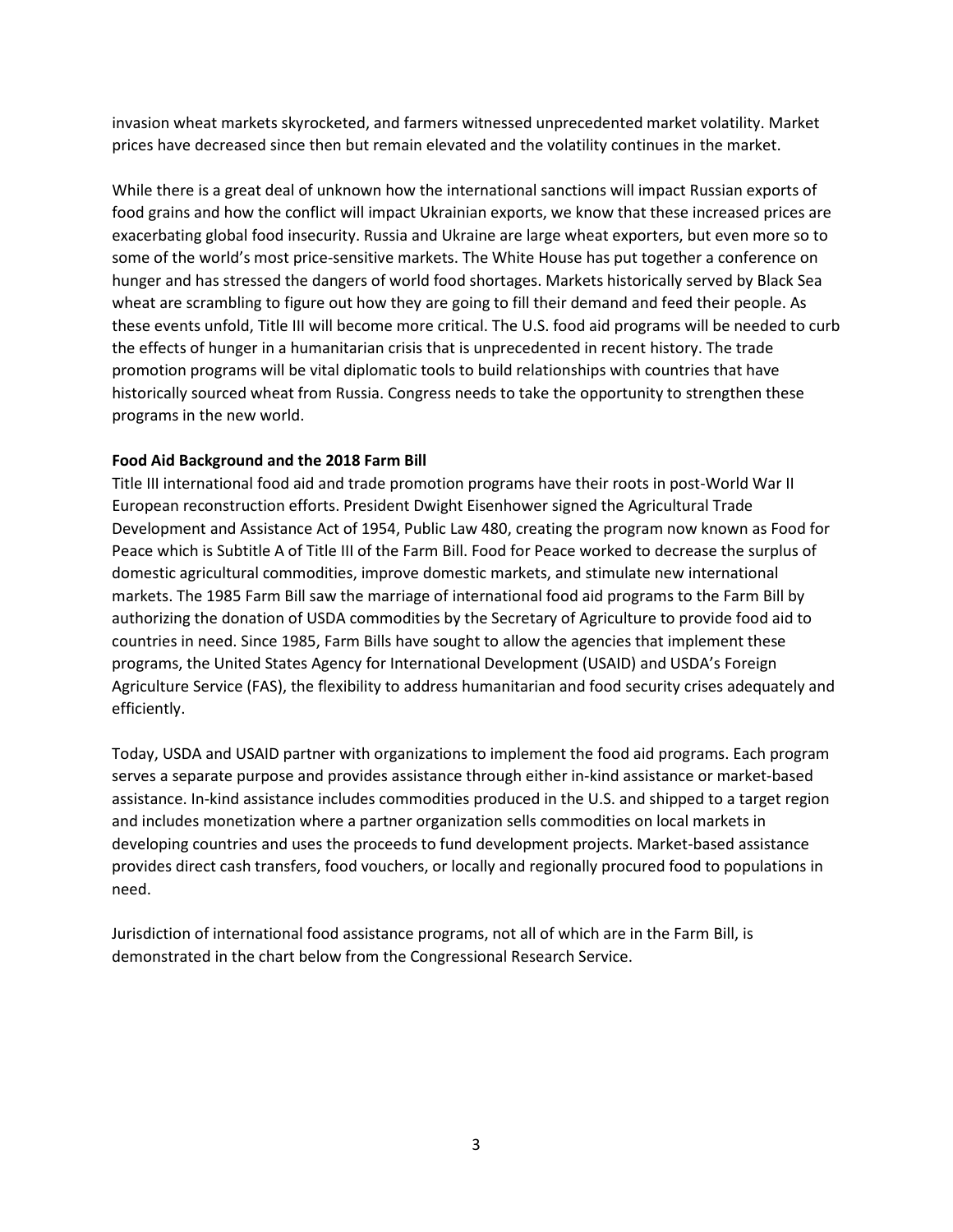

#### Figure 1. U.S. International Food Assistance Jurisdiction

#### Source: CRS

Notes: Feed the Future Development refers to agricultural development assistance provided under the Feed the **Notes:** reed the Future Development refers to agricultural development assistance provided in the Feed the Future initiative is a government-wide initiative that includes all programs in this matrix, as well as other assi programs that comprise the Feed the Future initiative. The programs highlighted in this graphic are the programs discussed in this report. SFOPS = Department of State, Foreign Operations, and Related Programs; USDA = U.S.<br>Department of Agriculture; USAID = U.S. Agency for International Development.

International food aid programs are subject to annual appropriations and are included with funding originating outside of the Farm Bill. Food for Peace Title II programs are authorized at \$2.5 billion. The chart below shows total U.S. food assistance outlays for all food aid programs, not just ones inside the Farm Bill.



Figure 2. U.S. International Food Assistance Outlays, FY2010-FY2020

Source: Figure created by CRS using data from USAID, U.S. International Food Assistance Report, various years. Notes: FFP = Food for Peace; EFSP = Emergency Food Security Program; The "Other" category includes the Farmer-to-Farmer Program, Local and Regional Food Aid Procurement Program, Bill Emerson Humanitarian Trust, and Community Development Fund.

The 2018 Farm Bill continued prioritizing Title III and its role in international food aid while making key changes to provide maximum flexibility in how agencies and NGO's implement these important programs. The new Farm Bill eliminated the 15 percent monetization requirement in Food for Peace,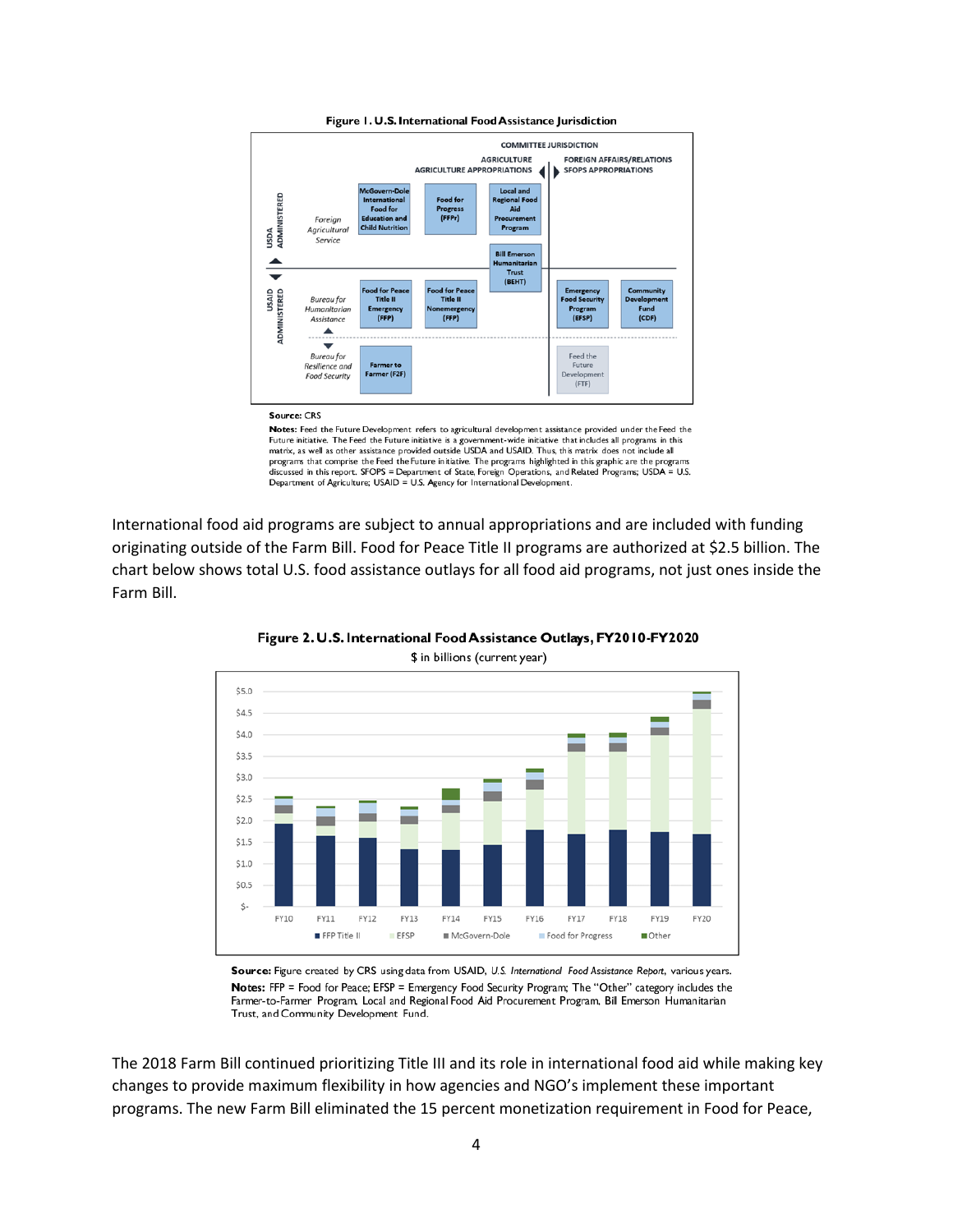which allowed additional flexibility in program implementation. It also permitted 10 percent of McGovern-Dole program funds to be used for local and regional procurement, established a pilot agreement allowing supplemental appropriated Food for Progress funds to be used for direct development activities, and made technical changes to several fellowship programs.

## **International Food Aid Programs**

This section provides a brief overview of each of the international food aid programs.

- The *Food for Peace (FFP) Title II* is aid provided by the U.S. to recipients in foreign countries. All FFP assistance is required to be labeled as from the American people. Assistance must not interfere with the local agricultural economy, whether assistance be commodity, locally procured food, vouchers, or cash.
- The *Farmer-to-Farmer Program (FFP Title V)* coordinates short-term placements for U.S. volunteers to services to provide technical assistance to farmers in developing countries.
- The *McGovern-Dole International Food for Education and Child Nutrition Program provides U.S.* commodities to developing countries for school feeding programs and for pregnant and nursing mothers.
- The *Food for Progress Program (FPPr)* monetizes U.S. commodities in recipient countries to fund humanitarian or development projects.
- The *Bill Emerson Humanitarian Trust (BEHT)* is a mandatory reserve of funds held by the USDA that can supplement FFP assistance when FFP alone cannot meet emergency food needs. There have recently been a number of calls to release BEHT funds, which we fully support and believe is necessary.
- The *Local and Regional Food Aid Procurement Program (LRP)* finances the provision of local and regionally procured foods in nonemergency situations.

# **Agricultural Promotion Background and the 2018 Farm Bill**

The agricultural promotion programs in the Farm Bill date back to 1978, when Congress passed the Agricultural Trade Act to increase the profitability of farming by increasing opportunities for U.S. commodities by expanding markets and improving their competitiveness in world markets. The 1981 Farm Bill was the first to include a trade promotion title.

Today, USDA FAS works with cooperator organizations to create, expand, and maintain foreign agricultural markets using the Market Access Program (MAP) and the Foreign Market Development (FMD) program. Title III also provides essential financing to encourage exports through the Export Credit Guarantee Program (GSM-102).

The 2018 Farm Bill continued promoting trade by consolidating several programs into the Agricultural Trade Promotion and Facilitation section, which maintains the unique functions of each program while establishing permanent, mandatory funding for export promotion activities. It also created a Priority Trade Fund that allows the Secretary of Agriculture to allocate additional funds to any export promotion program. MAP and FMD funding was also made available for activities in Cuba.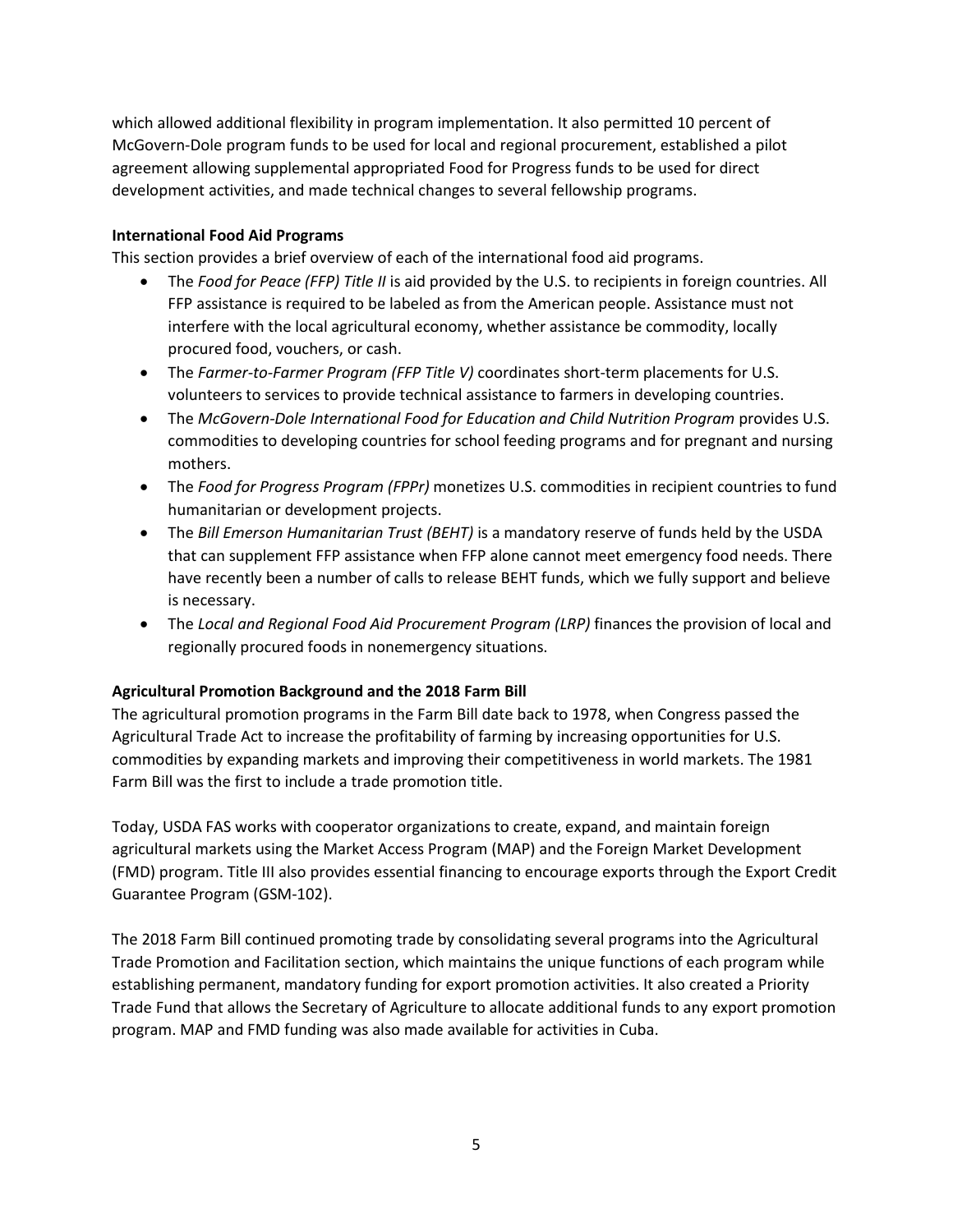## **Agricultural Promotion Programs**

The 2018 Farm Bill provides \$255 million in annual mandatory funding for export programs from the Commodity Credit Corporation, while GSM-102 was given over \$3.5 billion for allocation in the fiscal year 2022.

- The *Export Credit Guarantee Programs* provide credit guarantees to encourage the financing of commercial exports. This program helps lenders balance financial risk, especially in developing countries.
- The *Market Access Program* partners FAS with U.S. agricultural trade association and other groups to share the costs of overseas marketing and promotional activities in order to build export markets for agricultural products. The Farm Bill provides \$200 million for MAP.
- The *Foreign Market Development Program* partners FAS with nonprofit agricultural trade associations to address long-term opportunities to reduce foreign import constraints or expand export growth opportunities. The Farm Bill provides \$34.5 million for FMD.
- The *Emerging Markets Program (EMP)* provides cost-share founding for technical assistance activities that support exports of U.S. commodities. The Farm Bill provides \$8 million for EMP.
- The *Technical Assistance for Specialty Crops (TASC)* program provides funding organizations to address non-tariff barriers of U.S. specialty crops. The Farm Bill provides \$9 million for TASC.

In the wheat industry, U.S. Wheat Associates is the USDA cooperator organization. They participate in MAP, FMD, and occasionally EMP in their efforts to expand markets for U.S. wheat producers. Those USDA grants are required to be matched, in the case of wheat, though farmer dollars are collected by individual state checkoffs. Combined, those monies support a global network of 13 overseas offices and around 75 technical, marketing, and support staff, all working on behalf of U.S. wheat farmers.

### **Implementation of 2018 Programs**

The programs in Title III play a significant role in the agricultural economy. According to an econometric study of MAP and FMD, conducted by Informa Economics IEG (now IHS Markit), these programs contributed an average of \$8.2 billion more farm export revenue per year between 1977 and 2014. These programs also boost export volume, and farm cash income. The study also concluded that doubling annual MAP and FMD funding would encourage cooperators to increase their investments by 50 percent, and the total investment would create yearly increases in agricultural exports by \$4.5 billion, increase the farm economy through cash receipts and income and farm assets by \$4.0 billion, increase domestic GDP by \$6.0 billion, while creating 84,600 new full and part time jobs. The graph below from USDA's Economic Research Service shows just how big an impact these programs have had over the past three decades.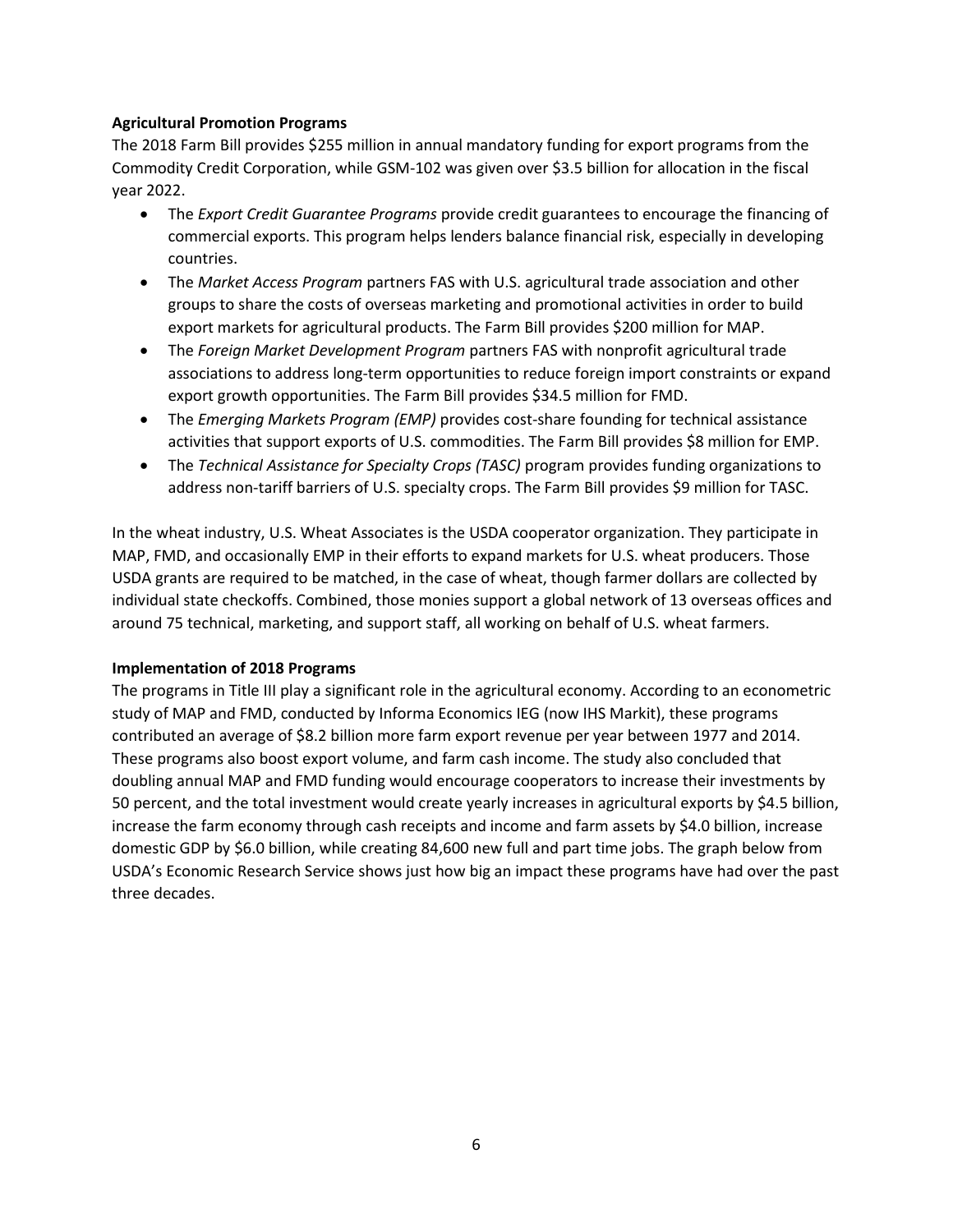Figure 2

Increases in U.S. agricultural export value by region, 1995 and 2017



Source: USDA, Economic Research Service, U.S. Agricultural Trade topic page.

It can be an uphill battle to convince milling wheat buyers to opt for premium-priced, but better performing, U.S. wheat. However, there are many examples of how MAP and FMD funding have had an impact. Within the class of wheat that I produce, soft white, The Philippines contains many such success stories, where through a combination of marketing and technical assistance over the last 60 years, the U.S. has built better than a 90 percent milling wheat market share and helped increase Filipino wheat consumption. U.S. wheat enjoys this level of market dominance because the program investments have helped U.S. Wheat Associates (USW), a MAP and FMD cooperator organization, stay "on the ground" in the Philippines and other Asian markets for decades, making trade and technical service calls and conducting wheat food production training. The Title III programs are essential to building trust with buyers and end-users who also look to USW for advice.

To increase wheat foods consumption in the Philippines, USW has helped flour millers, and commercial food companies build and maintain a multi-year campaign. As a result, over the past five years, the annual per capita consumption of wheat in the island nation has increased from 23 to 29 kilograms. That is an annual demand increase of 600,000 metric tons of wheat, with an estimated 97 percent of that wheat coming from the United States.

The funds also allow U.S. cooperators to work directly with companies to highlight the advantages of using U.S. commodities. Flour milling courses at international facilities highlighting the superior end-use attributes of U.S. grown wheat have led to Filipino millers adopting "Guaranteed 100% U.S. Wheat" labels on flour bags. This effectively locked mills into annual wheat purchases from U.S. origin supplies.

Providing technical services for emerging technologies is another area that can lead to increased loyalty to U.S. commodities. Through USW education and technical services, more than half of the Philippines' mills have installed Solvent Retention Capacity (SRC) testing – a method for measuring protein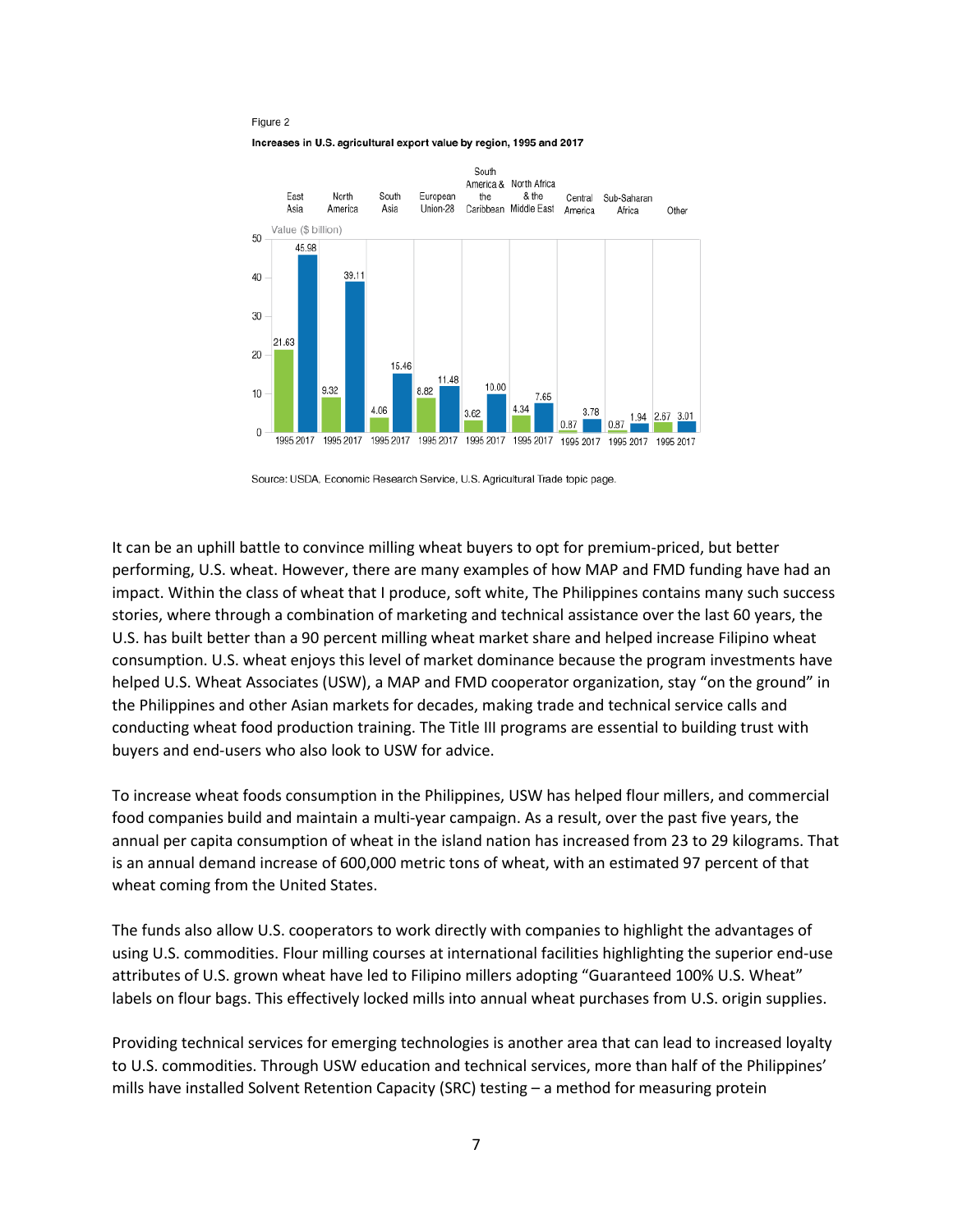functionality that most accurately conveys the end-use product attributes for soft white wheat. USW technical milling specialists have pioneered the use and adoption of the technology. As a result of these SRC-related efforts, millers and their customers can use objective, repeatable statistical data to communicate quality information while providing a clear advantage for U.S. wheat classes to the industry. That technology is especially critical for SW producers as each years' crop's functional attributes depend not only on genetics or management but also on the weather – which is clearly outside of our control. SRC has helped ensure millers and bakers receive the functional quality wheat they need regardless of what mother natures throws at us as farmers.

In another example of how cooperators use MAP programs to support customers' purchase of U.S. grown wheat, USW has provided multiple layers of trade and technical support to a specific Philippine milling company, including custom training at the Wheat Marketing Center in Portland, Oregon, in 2020 to analyze the optimal blend of U.S. western white (WW) wheat flour in Philippine sponge and chiffon cakes as well as on layer cakes and Japanese sponge cakes. As a result, after follow-up technical servicing with USW technicians in 2021, the company launched their new unchlorinated cake flour utilizing 48,486 MT of WW valued at \$14 million, which was the first WW commercial shipment to the Philippines since MY2012/13.

The impacts of international food aid on the lives of millions of people are indescribable. I was fortunate enough to witness the effects of these life-changing programs firsthand when I joined members of U.S. Wheat Associates, U.S. Grains Council, and USA Rice for a 14-day journey to Kenya and Tanzania in 2019. The trip, funded by USDA FAS using export market development program funds, toured the Kakuma Refugee Camp in Kenya, where the World Food Programme (WFP) is feeding 98 percent of the more than 200,000 residents from nine countries, with over half of their food supplies coming from the United States. A man that I met there named Nelson emphasized that they were always so happy with the high quality of the U.S. food they received, especially because of the quality of wheat flour. We also visited the WFP office in Mombasa, Kenya, where one of the largest ports in Africa is located. Through this port, WFP supports feeding programs in Sudan, South Sudan, Mozambique, Rwanda, and Uganda, all of which receive regular U.S. food shipments. This is just one example of the life-changing impact that these programs have. It certainly changed my life, and this is just one example of the many stories that can be told that have originated out of Title III programs.

#### **Critiques of Title III**

Food aid and trade promotion programs remain a critical part of the overall export economy of U.S. wheat. The 2018 Farm Bill provided mandatory funding of \$255 million annually for trade promotion activities. Unfortunately, these funding levels become less effective as costs and the numbers of grant applicants increase, as indicated in the graph from USDA below. It has been more than 15 years since Congress increased funding for MAP and 20 years for FMD. During that time, cooperators like U.S. Wheat Associates have reduced staff and offices while they work to prioritize and maintain programming. The non-farm bill authorized Agricultural Trade Promotion Program (ATP) has temporarily staved off further reductions and allowed a much-needed increase in programming, but those funds run out in 2024. Significant increases to the MAP and FMD baseline funding levels will be critical as ATP funding is exhausted. Throughout the appropriations process and in past Farm Bill reauthorizations, NAWG has sought to preserve and enhance funding levels for export promotion programs given their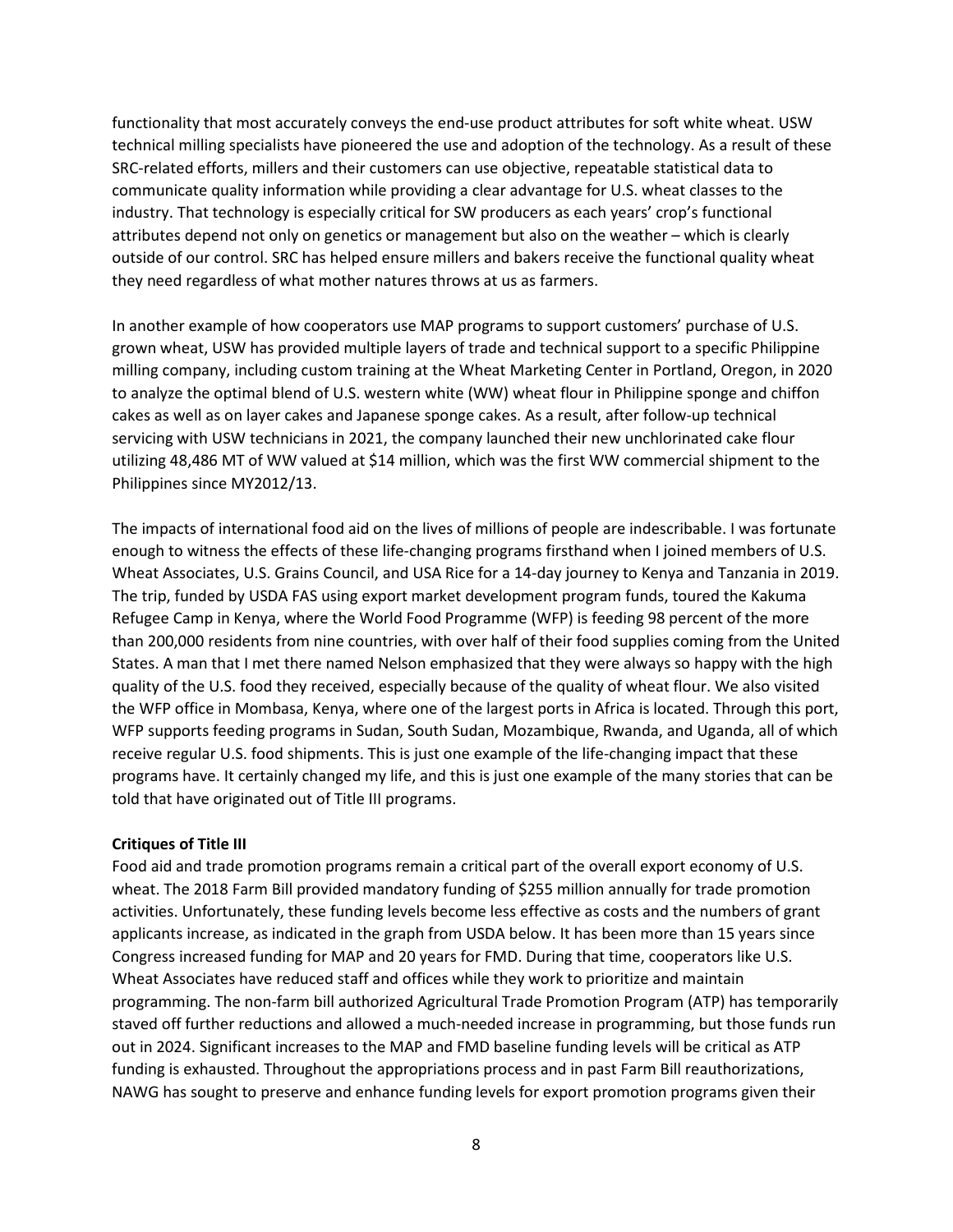significant return on investment and support for American agriculture and rural communities. Currently. NAWG is formalizing our Farm Bill priorities, however, important groundwork has been laid through the MAP/FMD Coalition seeking to double the funding level for these critical programs, given the decade and a half of level funding. It is important the subcommittee consider these requests going into the 2023 Fam Bill debate.



Similarly, as the price of shipping and fuel increases, the amount of commodities donated through food aid, given the authorized funding levels, continually decreases. Therefore, it is important that this Subcommittee give serious consideration to addressing the increased costs of providing food aid and expanding markets while looking at the funding levels of each of the programs contained in Title III. One such area the Subcommittee should examine is the cost it takes to ship commodities. According to a Congressional Research Service Report, procurement of commodities for in-kind food aid made up approximately 40 percent of funding in FY2020. These commodities are subject to U.S.-flag shipping requirements in the Cargo Preference Act of 1954, which requires at least 50 percent of the gross tonnage of U.S. government-financed cargoes must ship on U.S.-flag vessels. Shipping on U.S.-flag vessels typically costs more than foreign-flag vessels, which raises the cost of providing in-kind food aid. This reduces the volume of food aid that can be provided. Congress should evaluate the required threshold for food aid programs, consider an increase to the Food for Progress Transportation Cap, and work with the maritime industry to find a creative solution that maximizes food aid while keeping the maritime industry strong.

The last two Farm Bills have granted USAID flexibility in implementing programs. Unfortunately, this flexibility has gone almost solely toward cash donations or vouchers. As seen in the graph below, market-based assistance makes up close to 60 percent of food aid funding. While NAWG supports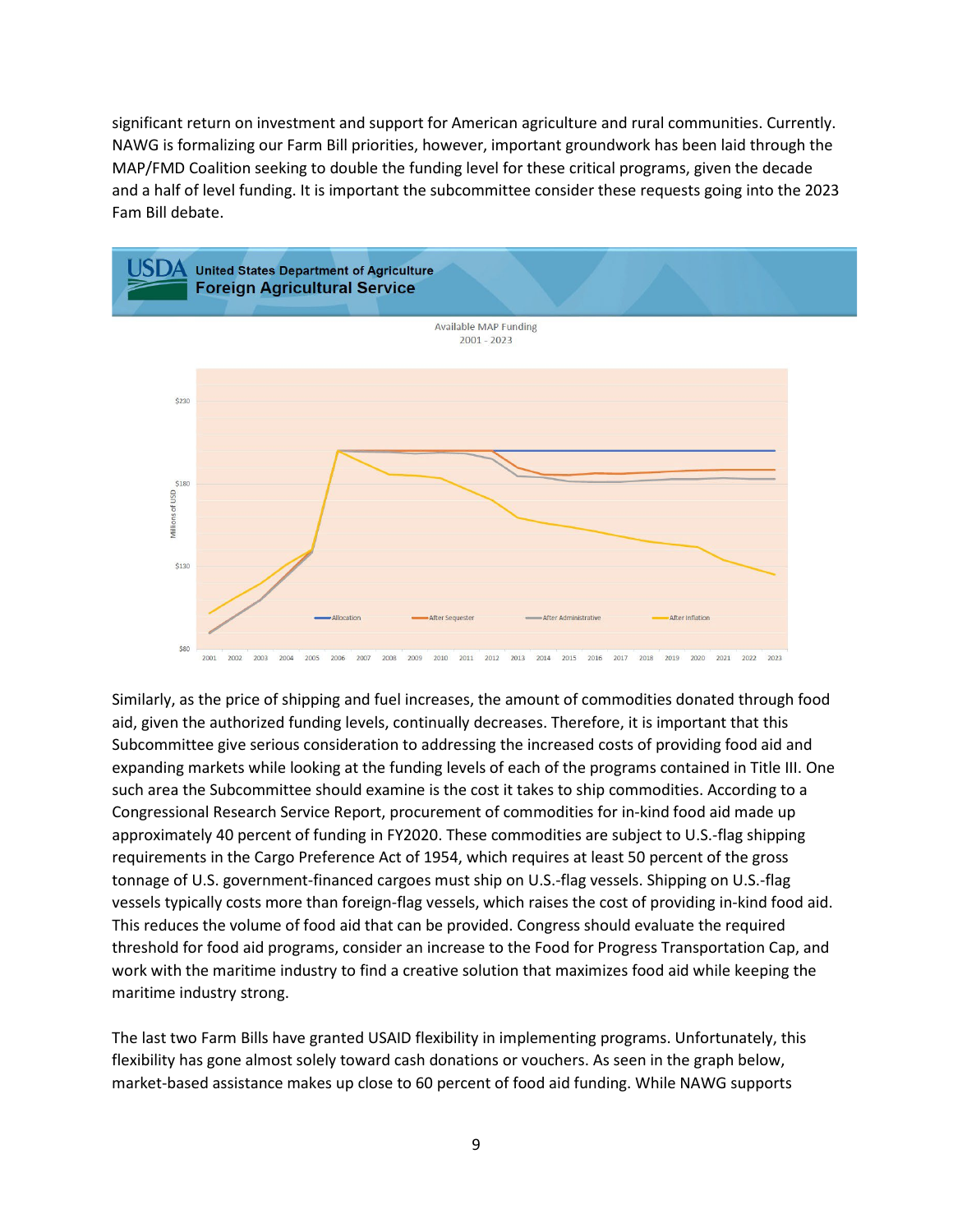flexibility in food aid assistance, including monetization when absolutely necessary, the Subcommittee should consider prioritizing in-kind donations of U.S. commodities.



Another area of concern is the FAS staffing levels in overseas offices. FAS staff play a key role and work in nearly 100 offices across approximately 180 countries. These staffers play a crucial role in increasing trade opportunities across these countries, which helps support and create jobs here at home. Additionally, financial support is needed to support administrative costs at FAS, which would allow full MAP and FMD funding to be used for export promotion and market development. Without long-term sustained investments and support for FAS staffing in overseas offices, our trade missions will be at a competitive disadvantage compared to our main competitors in finding new opportunities and executing the great work they already carry out.

It is important that USAID and USDA continue to work together on all U.S. foreign aid programs, and NAWG encourages greater cooperation moving forward. Each agency brings unique skillsets to the operation and provides value in different ways. NAWG believes that implementation and funding of LRP should go through USAID, while the USDA should retain administration of Food for Progress programs.

### **Conclusion**

NAWG's policy committees and board of directors are evaluating these programs' effectiveness. We are working to finalize our policy priorities over the coming weeks. These Farm Bill priorities will be shared with you and your staff upon being finalized. As the House Agriculture Committee and the various subcommittees continues to have these hearings and reflects on programs authorized under the 2018 Farm Bill, I look forward to working with the members of the committee and their staff to help craft the next Farm Bill that works for wheat growers and all American agriculture. Farmers play a key role in helping sustain our rural communities and feeding the world. As the Farm Bill process continues, I would urge judicious and expeditious review of authorized programs and work to ensure a full reauthorization of Farm Bill programs prior to the expiration of the current Farm Bill on September 30, 2023.